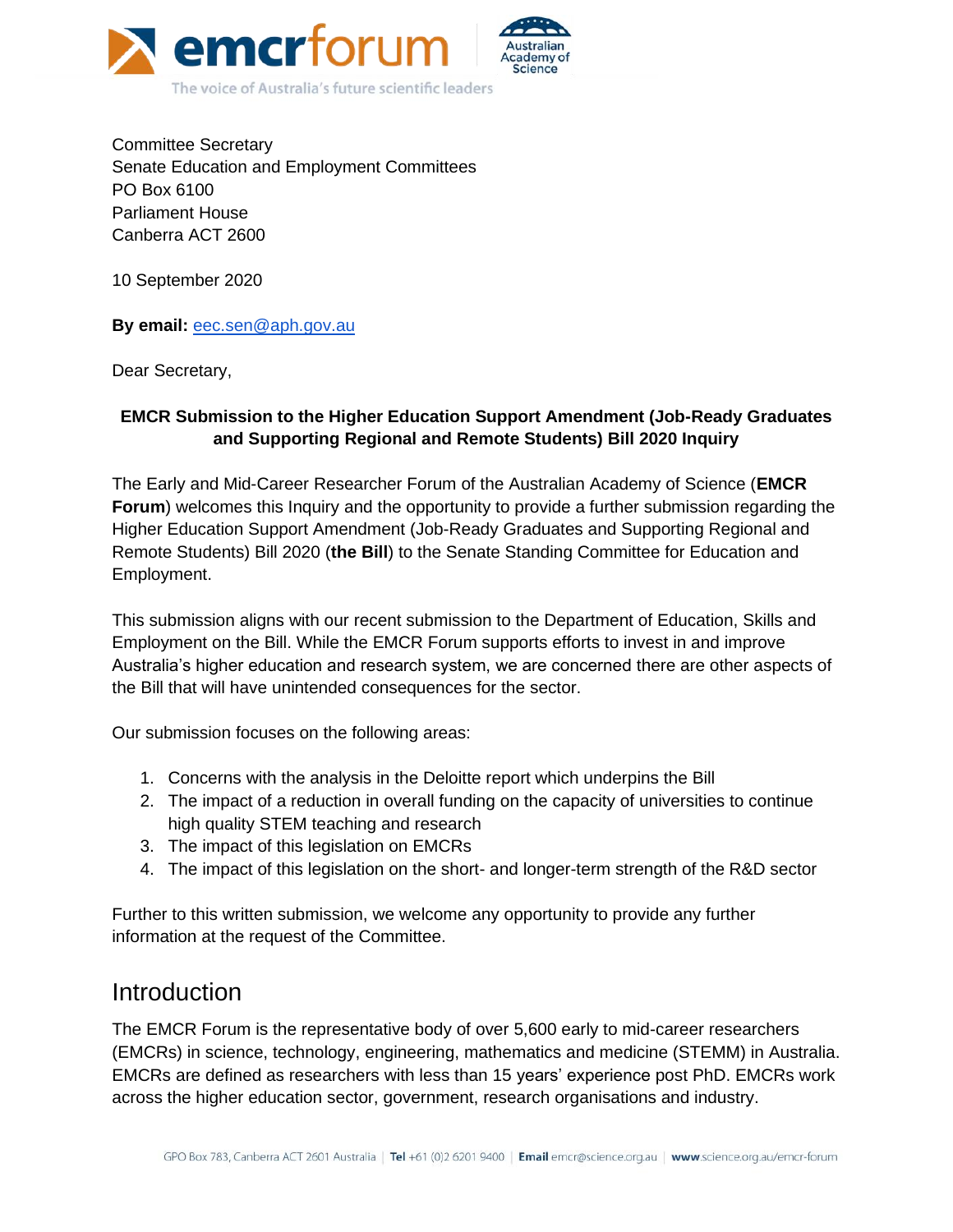The EMCR Forum Executive comprises 12 EMCR volunteers from across the STEMM disciplines across Australia, including metropolitan and regional universities.

The EMCR Forum's mission is to serve as the voice of Australia's EMCRs, championing improvement in the national research environment through advocacy. We believe that the role of universities to produce job-ready graduates is crucial to the continuing success of Australia as a thriving nation and the EMCR Forum strongly supports attempts to improve our higher education system.

As EMCRs, we are directly affected by many of the proposals in this draft legislative amendment. **We are responsible for the bulk of higher degree teaching and research in Australia**. Many of **our members and colleagues are precariously employed** (casual or fixed-term contracts), and others are **overworked** through the combination of administrative tasks and ambitious research goals with (relative to the OECD average) poor financial and structural support.

We propose several recommendations, based on the issues presented in this submission and the accompanying discussion:

- 1. Complete a comprehensive review of the integrity of the data underlying the bill, and the costs and risks associated with the Bill, including the effects on the capacity to combine research and teaching, teaching quality, and retention of a suitability qualified and capable university teaching workforce
- 2. Consider the Bill's consequences on the careers of a generation of emerging scientists and the impact of this on Australia's capacity to maintain and grow its high quality, costeffective research output, and economically productive R&D sector
- 3. Consider delaying the Bill at least until the above matters are debated in Parliament and the Minister's Research Sustainability Working Group develops a framework for Research funding
- 4. In the interest of equity and considering generational impacts, expand the Research Sustainability Working Group beyond university VCs and ensure EMCR views are included.

## Issue 1: Issues with the data underpinning the reforms

The Bill is based on modelling conducted by Deloitte in its *Transparency in Higher Education Expenditure* report from 2019.<sup>1</sup> The report drew on data from 32 of our 42 universities, treating these universities as homogenous and comparable. Australia's university sector is diverse, with each university specialising in different areas, having different teaching/research workloads and being located in different areas. The costs of a university based in Sydney for example, would differ hugely compared with regional universities. Placing all universities in a "one-size-fits-all"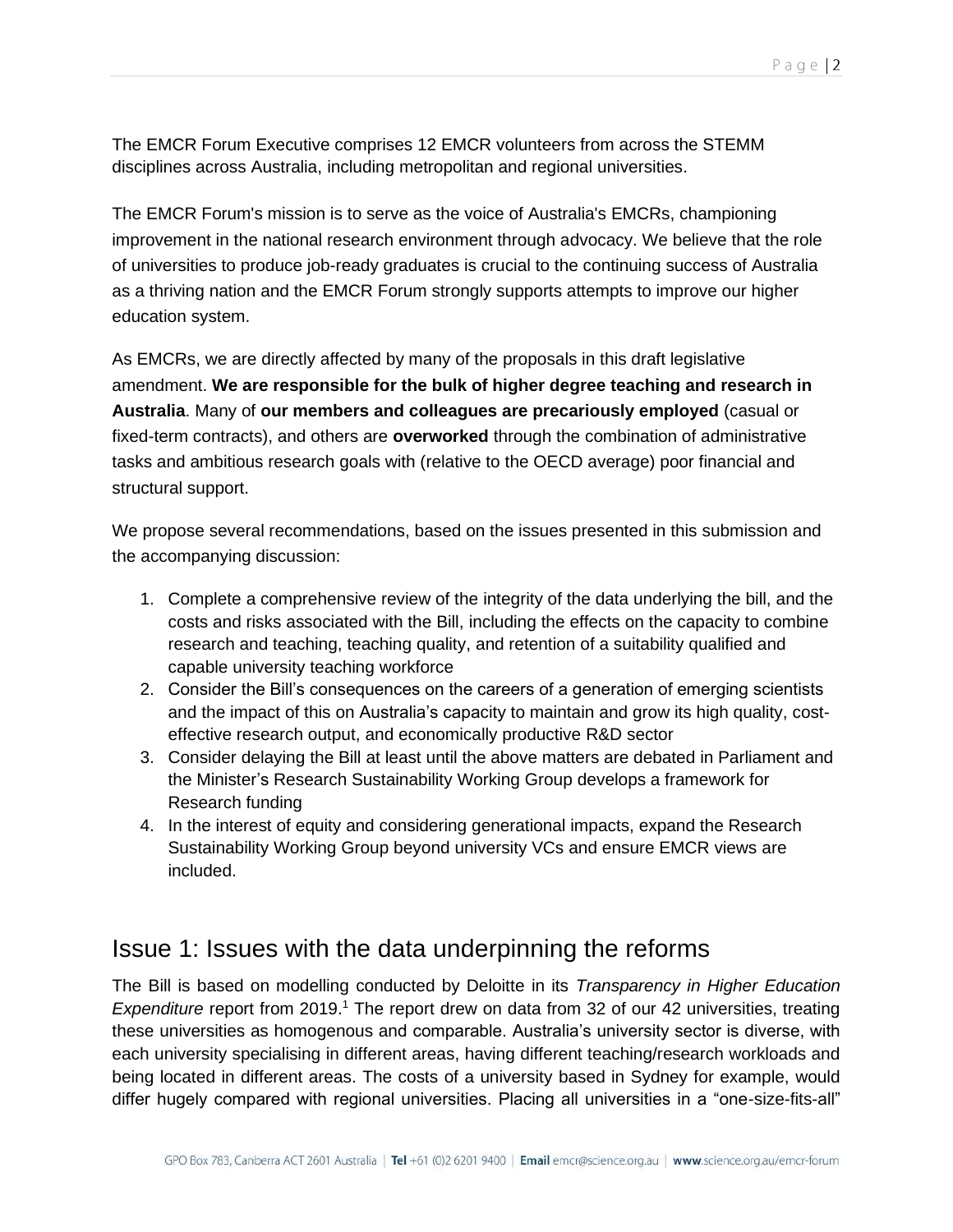comparison is therefore problematic. Of further concern is the use of the Deloitte Data to suggest that as university class sizes increase, they become more efficient (and therefore cheaper per student to run).

Chart 2.21 depicts the negative correlation between scale and cost, whereby increasing total EFTSL is associated with decreasing unit costs for each level of education. Notably, the highest cost observations are all delivered in instances of smaller EFTSL.



Chart 2.21: Correlation between scale and unit costs

As the graphs show there is very limited data available for higher equivalent full-time student load (EFTSL) subjects, compared to the significant mass of data towards the lower end of the scale. The trendline does not offer a range of modelled scenarios or show the error range associated with the calculation.<sup>2</sup> The model additionally does not break down the data by subject area - treating all subjects the same. The Deloitte report found that the most significant driver of costs was staff-student ratios. This suggests that the way that universities achieve efficiencies from having larger student cohorts in certain subject areas is by engaging fewer staff to teach the larger cohort. This approach may work in some subject areas, notably lecture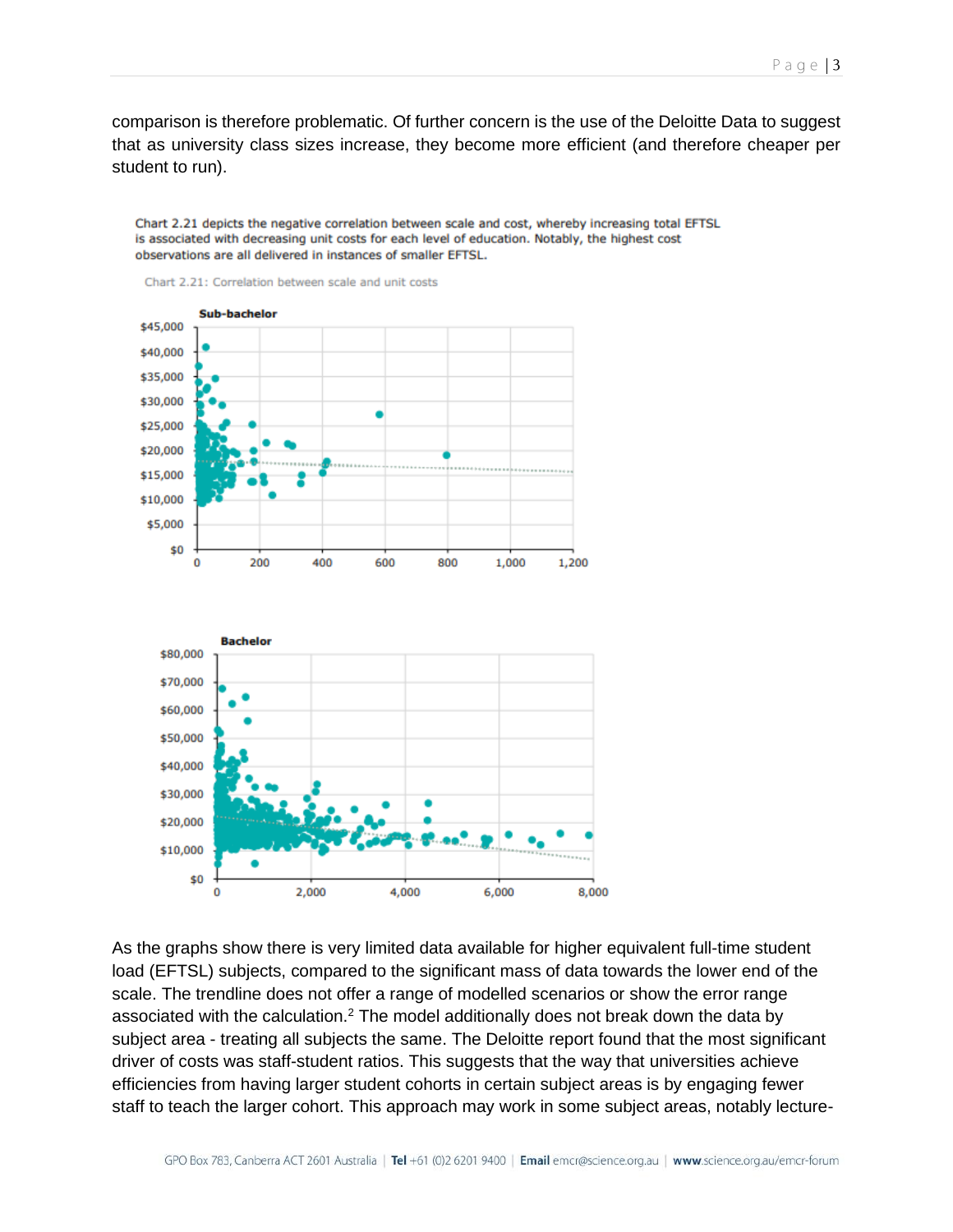based subjects such as Law - where a single lecturer can teach many hundreds of students at a time (with casual tutors to fill needed gaps).<sup>3</sup> The same approach is unlikely to work in STEMM subject areas which involve more lab-intensive and workshop intensive courses. This underlying assumption that staff-student ratio can be increased without impacting quality of teaching is thus highly problematic for STEMM disciplines and jeopardises the high-quality education in these areas that our Universities have been able to provide in recent years.

It is also not certain that reducing cost in some areas and increasing it in others will help improve staff-student ratios. For example, if student numbers drop in humanities (but universities continue to maintain current academic levels in those areas) but increase in STEMM, then the overall staff-student ratio averaged across a university may not change significantly (as measured by full-time equivalent staff). The Deloitte report found that total student numbers had a limited statistical significance after other drivers were accounted for, suggesting that merely increasing university places in particular degrees will not lower the costs universities face.

Overall, the report and data underpinning the proposed shift could be described providing insufficient evidence to support the key proposal of the Bill. When paired with the likely impacts of reduced funding per student, a more comprehensive review is needed before the Bill is voted on.

## Issue 2: Reduction in Overall Funding

The Bill as drafted aims to increase the number of students studying in "Job-Ready" fields, notably in the fields of Science, Technology, Engineering, Mathematics and Medicine (STEMM).<sup>4</sup> While the EMCR Forum is supportive of attempts to educate more STEMM students to boost our future research workforce, the Bill does this by reducing the contribution students would pay to take certain science courses.<sup>5</sup> The Bill simultaneously reduces the overall funding provided to tertiary institutions per student.<sup>6</sup>

The EMCR Forum is concerned that the reduction in cost will not achieve the Government's stated aim - as students are unlikely to respond to price signals given the deferred nature of HECS.<sup>7</sup> The EMCR Forum is further concerned that the reduction in funding per student could force universities to either find further efficiencies (increasing the workload for remaining staff) or actively encourage students to enrol in programs that attract greater overall funding compared to their cost to deliver.

As highlighted by the Australian Academy of Science in their submission, the loss of international students due to the effects of COVID-19, combined with cuts to student funding, have already cost the university sector \$4.7 billion in research funding.<sup>8</sup> While the Bill will provide teaching funding certainty to the university sector, the reduction in funding per student could have significant unintended effects.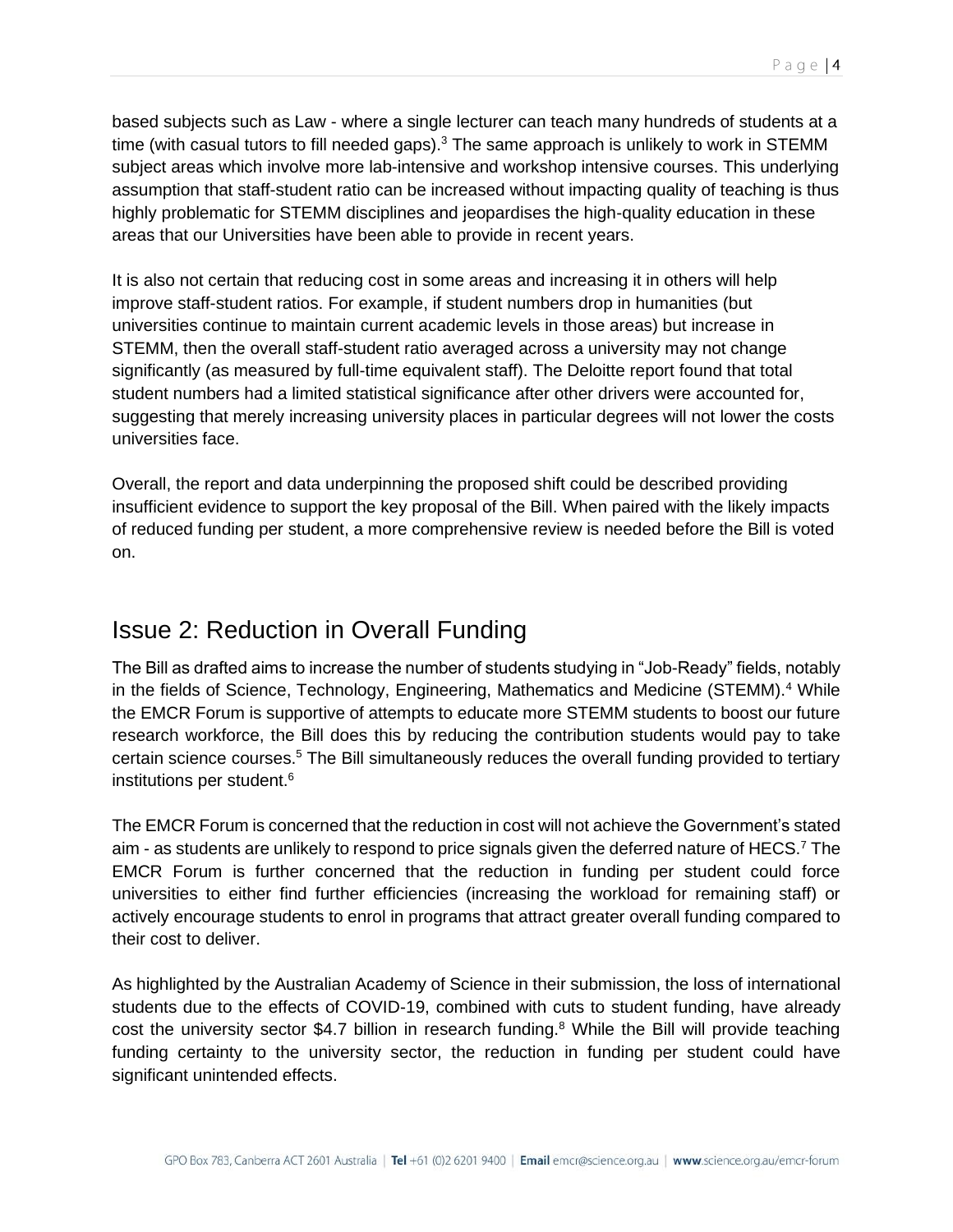One aim underpinning the Bill is to separate funding for teaching and research. A key issue here is Parliament is being asked to vote to implement cuts to overall funding per student before a roadmap is proposed for research funding. In this circumstance, there is no certainty that the research funding plan will make up for the revenue shortfall introduced by this legislation and could lead to further losses in the research sector. It is also important to note that the teaching and research workforce in STEM are intertwined for a reason. As is the case in other highly skilled and specialised workforces, such as clinical medicine, training in STEM is conducted by those who are actively working in their discipline, in this case as researchers. Any depletion of the research workforce would therefore also directly impact the universities capacity to deliver highquality STEM education.

We ask the Committee to carefully consider the impact of the Job-Ready Graduates Package on university teaching and research staff, and the ability of universities to conduct research over the coming decade if the legislation is passed in its current form. The EMCR Forum supports measures that provide certainty to the tertiary sector, EMCRs/teachers, and the Australian community. Allowing some more time to analyse and consider the impacts of this reform is encouraged.

## Issue 3: The impact of this legislation on EMCRs

As highlighted above, the reforms would reduce the funding available to universities per student across the board. The most likely impact of this change will be to place additional pressures on teaching staff - who will likely pick up further responsibilities in order to manage increased student numbers. As EMCR Forum Executive members have previously written,<sup>9</sup> the majority of this **burden is expected to fall on EMCRs,** who in many cases are already facing significant insecurity in long term employment. This has been driven by a growing trend of casualisation and the use of fixed-term contracts (particularly for early-career researchers).

If this package is passed, universities will have to do more with less, with the burden falling on an already stressed and overworked group of people. Given the importance of the EMCR workforce for research, if they have an increased teaching load, this will also have significant flow-through impacts on our research productivity, which is discussed further in Issue 4.

# Issue 4: The impact of this legislation on the short- and longerterm strength of the R&D sector

The Bill will affect one of the largest sectors of Australia's economy.

The tertiary education sector is worth  $A\$ 91 billion<sup>10</sup> a year while costing state and federal governments A\$38.4 billion a year<sup>11</sup>. When combined with the A\$98 billion added from the "professional, scientific, and technical services" sector<sup>12</sup> (which tertiary education trains the workforce for), this comprises a significant portion of our economy. Australia's research output is 14th  $^{13}$  or 10th  $^{14}$  in the world (depending on the metric), in spite of its modest population and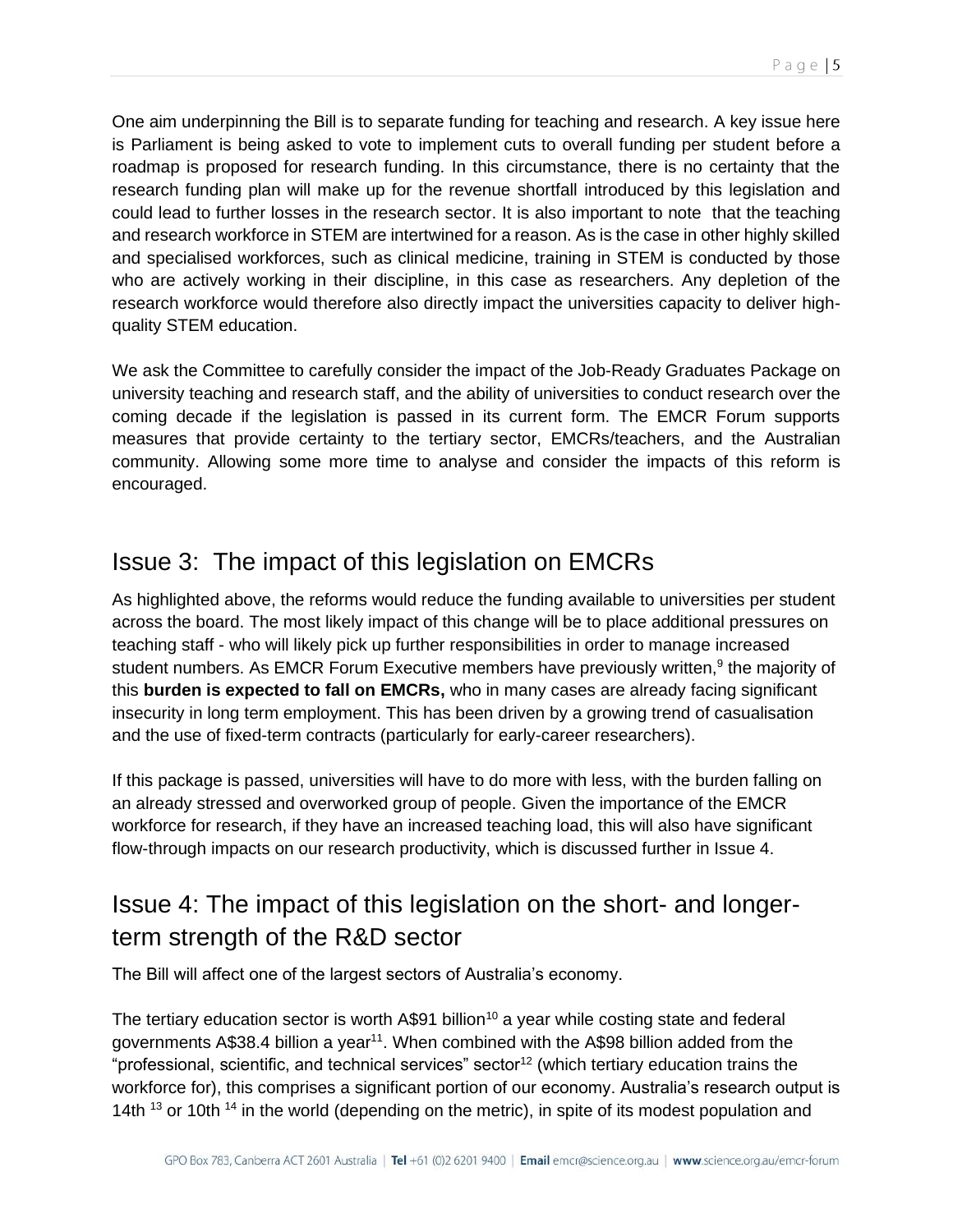relatively low expenditure on research (1.79% of GDP compared to the OECD average of 2.37%).

Our ability to provide a workforce for this thriving research sector is dependent on our capacity to train that workforce. A high-quality scientist lecturer cannot be readily replaced, costing hundreds of thousands of dollars and  $10-15$  years to train  $15,16, 17$ . The Forum is concerned that this Bill, and its proposed implementation in the absence of a roadmap for research funding, will risk Australia's research sector, its efficient research output, and capacity to provide high quality training for the STEM workforce of the future.

If the research sector contracts, there will be a brain drain - either to outside the research sector or outside the county. Given they are in the most unstable positions within this sector, the sector is most likely to lose EMCRs, who, as the future leaders of our STEM workforce, we can least afford to lose.

Beyond the direct benefits of research to Australia, Research outcomes and rankings is what allows Australia to be attractive to the international student market. The potential loss of more EMCRs (on top of the ongoing redundancies and losses in the university sector) could cripple our university industry, making the return of international students more unlikely.

The Bill in its current form will likely lead to further job losses in the university sector, at the same time significant losses are already being incurred by COVID-19. With private investment unlikely to cover the resulting shortfall in revenue, there is an existential threat to Australia's current and future R&D sector. The impact of COVID-19 unfolds with a degree of uncertainty that cannot be controlled, the timing of this Bill alongside what is already a significant threat to the sector, should perhaps be reconsidered.

These are issues that the Minister of Education's Research Sustainability Working Group can address and we recommend that an expanded Working Group - which includes EMCR representatives - identify solutions and report by the end of January 2021 in time for the next Senate sitting in February 2021.

## Final considerations

As put forward by the Australian Academy of Science, the EMCR Forum also wishes to encourage the Government to turn its attention to safeguarding the future of Australian science research post the pandemic, including encouraging new partnerships and cultural change to reverse a decade of decline in business investment in research and innovation.

Of immediate concern is the lack of actions to prevent the retrenchment of up to 7,000 researchers as a result of short term COVID-19 revenue losses. Policies to ensure that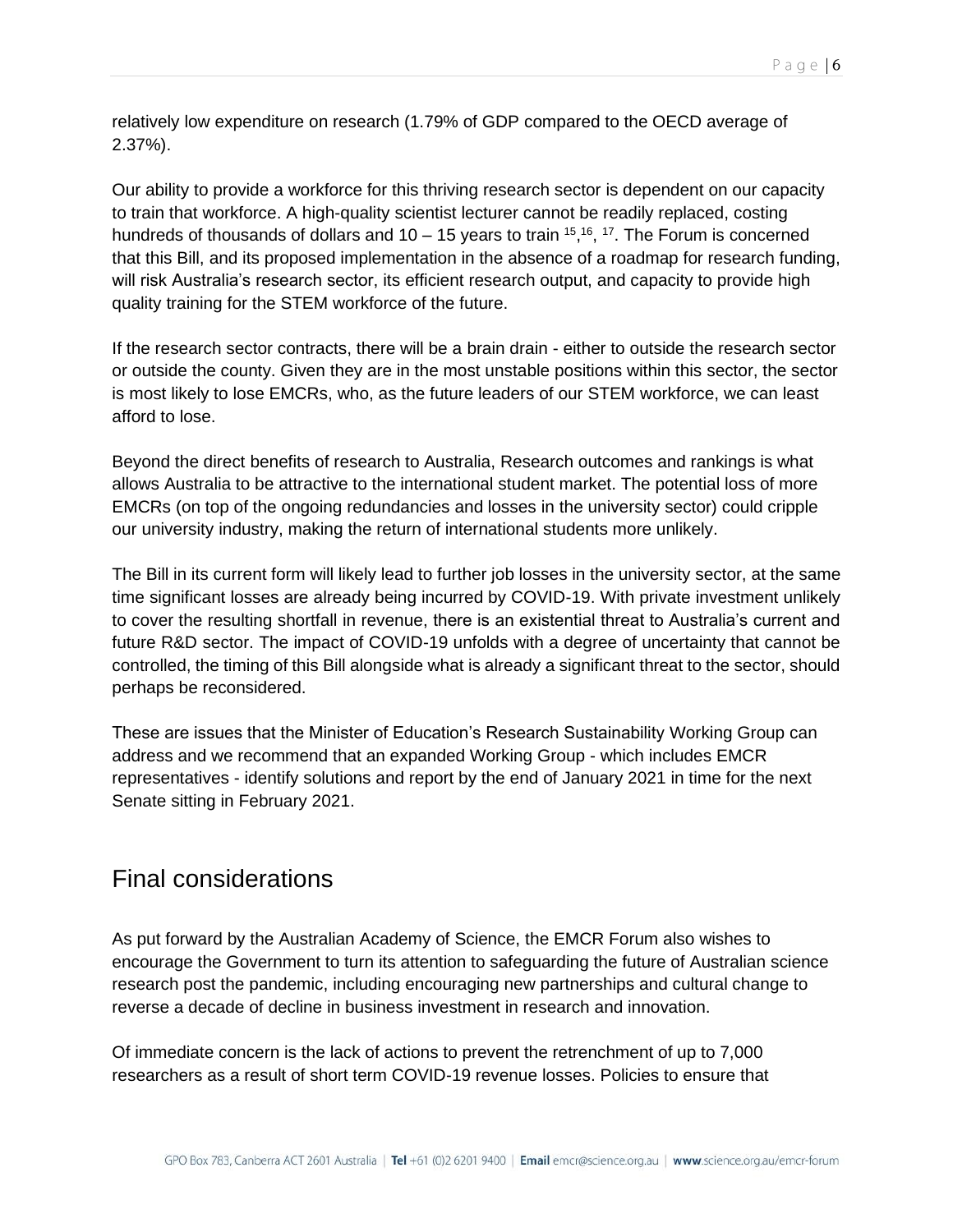essential scientific capability is safeguarded, or measures to redeploy highly talented Australians from the higher education sector to other areas of national interest, are needed.

The full impacts of such damage to the research workforce may not be completely apparent until our next national emergency. Still, they will be the difference in the way Australia can adapt and respond.

As Australia comes to grips with the recovery from the pandemic, the science and research system that has served the nation well must be placed on a more sustainable, and secure basis.

There is an opportunity for the Government to develop a holistic response to the funding of Australian research and a sustainable path forward. Without such a plan, this Bill will likely not achieve the objective of placing Australia's higher education and research sector on a more sustainable footing for the recovery from the pandemic and beyond.

#### References

 $3$  Casual staff contributing little to the full-time equivalent staffing count being used in Deloitte's analysis.

<sup>4</sup> Science and Technology Australia, 'Uni students in STEM degrees to pay less' (online, 19 June 2020) <https://scienceandtechnologyaustralia.org.au/uni-students-in-stem-degrees-to-pay-less/>.

<sup>5</sup> Ibid. For a detailed breakdown of these changes please view the Submission authored by the Australian Academy of Science.

<sup>6</sup> Ibid 2. The Academy submission highlights that in some science areas funding is dropping by 38.6% per student.

<sup>7</sup> Fergus Hunter, 'Uni fee overhaul won't change demand or affordability: HECS architect', *The Sydney Morning Herald (online, 19 June 2020) <https://www.smh.com.au/politics/federal/uni-fee-overhaul-won-t*change-demand-or-affordability-hecs-architect-20200619-p5549a.html>.

<sup>&</sup>lt;sup>1</sup> Deloitte, 'Transparency in Higher Education Expenditure' (Report, January 2019) <https://docs.education.gov.au/system/files/doc/other/transparency\_in\_higher\_education\_expenditure\_20 19 final report.pdf>.

<sup>&</sup>lt;sup>2</sup> Without the underlying data itself we were unable to perform our own data analysis, a cursory view of the above graph however suggests that the elimination of a few significant outliers at the upper end of cost may have led to a graph with a significantly flatter line. Even accepting the Deloitte trendline, a rough estimation shows that for a Bachelor's Degree the unit cost decreases by \$2 for each student added to the program (23,000 - 7000)/8000. With science courses facing a loss of up to \$9341 per student universities would need to each recruit thousands of additional students **within that subject area** to recoup this cost.

<sup>8</sup> Robert Bolton, 'Universities face bleak research outlook as rescue group is launched', *The Australian Financial Review* (online, 30 June 2020) <https://www.afr.com/work-and-careers/education/universityresearch-outlook-bleak-as-rescue-group-is-launched-20200630-p557kp>.